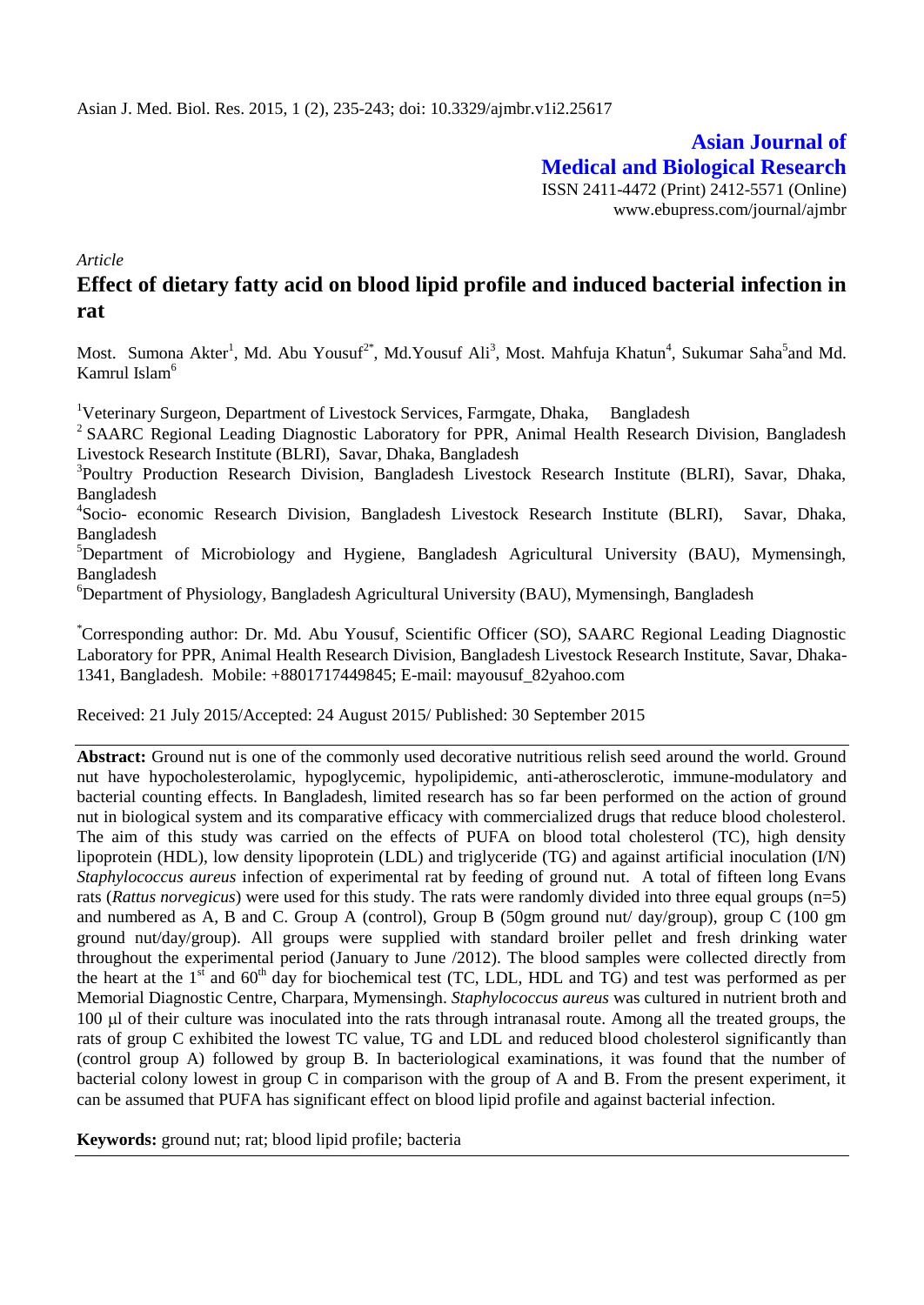#### **1. Introduction**

Fat and oil are an important component in nutrition for animal and human being. Dietary fats and oils perform a variety of functions. Poly Unsaturated Fatty Acids (PUFA) has an affect many aspects of immune system including antibody production by B cell and better health of gut associated lymphoid tissue (Calder, 1998). Increasing the dietary supply of PUFA is one of the ways to enhance the magnitude and effectiveness of early immune responses against the challenge of staphylococci infection (Hilgemann, 2003). Hypercholesterolemia is a major risk factor for atherosclerosis that underlies the formation of coronary heart disease (CHD) (Marinetti, 1990; Wresdiyati 2006). The Occurrence of cardiovascular disease (CBD) can be reduced by decreasing the formation of atherosclerosis by lowering cholesterol levels in the blood and increase the concentration of high density lipoprotein (Nogrady, 1999). Evidences from lipid lowering trials have clearly established that reduction of total cholesterol or low density lipoprotein cholesterol (LDL-C) is associated with decreased risk of atherosclerosis hypertension, diabetes and CHD (Brown *et al*., 1998; Grundy *et al*., 2004). Ground nut is one of the commonly used decorative nutritious relish seed around the world. Ground nut is known to contain a number of potentially bioactive substances, mainly crucial source of linoleic acid or  $w<sub>3</sub>$  fatty acid that is the PUFA that have hypocholesterolamic properties. It also was shown previously that long term dietary feeding of ground nut has hypoglycemic, hypolipidemic, anti-atherosclerotic, immunomodulatory and bacterial counting effects in rats and rabbits. In Bangladesh, limited research has so far been on the action of ground nut in biological system and its comparative efficacy with commercialized drugs that reduce blood cholesterol. PUFA is the product that is able to lower serum cholesterol levels and also provides the role of increasing the immunity for the clearance of bacteria from the body by immunomodulatory action. Initial studies of the mechanism of action of PUFA suggested that it acts mainly by reducing production of LDL-C and increasing the production of high density lipoprotein cholesterol (HDL-C). The presence of cholesterol, saturated fatty acids and trans fatty acids in fats and oils increase risk of coronary heart diseases by increasing the blood cholesterol (Lichtenstein, 1999). Studies have shown that long term diseased conditions decreases the effectiveness of immune system and some experts feel that reduced immunity is a key factor in most illness. With the advancement of civilization animals and humans are using some chemicals in the form of drugs to counter illness derived from commonest bacterial microorganisms and psychological affair. Unfortunately these drugs are losing efficacy and organisms are gaining resistance in much shorten time than it is expected to be. The predominant Staphylococci of the skin is the *Staphylococcus aureus* is often found colonizing in the nasopharynx. The presence of *Staphylococcus aureus* on the skin is common, but these are thought to be contaminants derived from nasal secretions (Free man, 1995). In addition to the skin and nasal cavities, *Staphylococcus aureus* may be found in the eyes, throat and in the intestinal tract. From these sources the organisms find their way into air, dust, and clothing and in other places from which they may contaminate foods (Rahman, 1990). The staphylococci are considered to be opportunistic pathogens. They are involved in disease production where host resistance is compromised or when the particular microbial strain possesses a combination of virulence factors that permit invasion and host damage (Nolan *et al.,* 1996). The study was carried on rats supplementing with ground nut to find out the objectives was to study the effect of PUFA on blood lipid profile and to examine the immuno-modulatory action of PUFA in case of bacterial infection.

#### **2. Materials and Methods**

The experiment was conducted in the Department of Physiology and the Department of Microbiology and Hygiene at Bangladesh Agricultural University, Mymensingh. The following procedures were adopted for conducting the experiment.

#### **2.1. Experimental design**

A total of fifteen long Evans rats (*Rattus norvegicus*) 4 months of age irrespective of sex with average body weight 250-300g were used. The rats were randomly divided into there equal groups (n=5) and numbered as A, B and C. All groups were supplied with standard broiler pellet and fresh drinking water through out the experimental period. Group A was considered control and fed with normal feed, Group B was supplemented with 50gm ground nut/ day (for group B). And group C was fed with 100 gm ground nut / day (for group C) in addition to normal feed. All three groups were reared under this feeding trial for 3 months after the start of the experiment. This was done by allowing the animal in usual protected cages in laboratory under quiet environment with temperature range of  $22{\text -}25^{\circ}$ C. During this trial animals were allowed for natural breeding among themselves.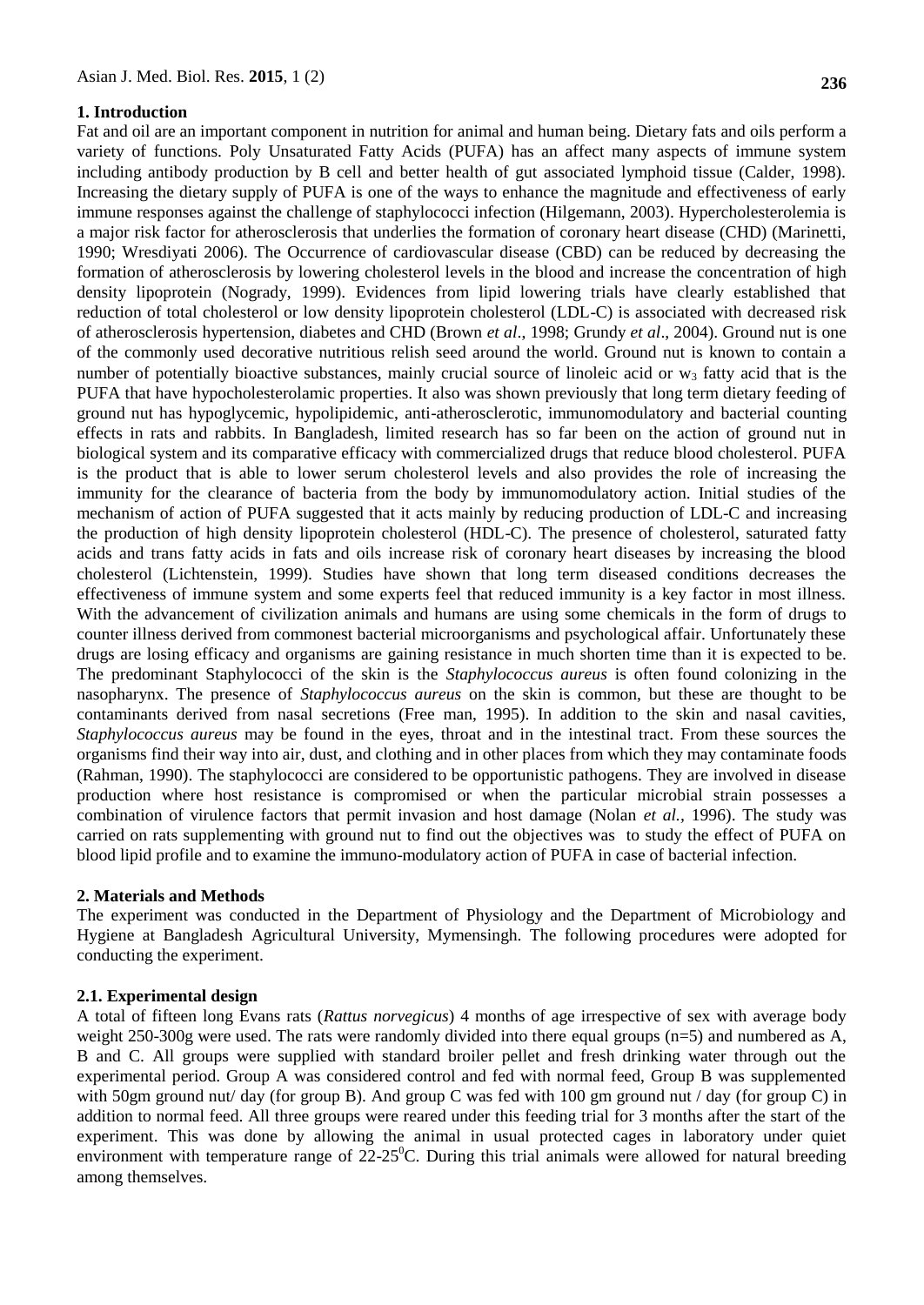# **2.2. Management practices**

The cages were kept on a cleaned and ventilated room. The feed was supplied daily to the rats with available fresh drinking water. Rat cages were cleaned regularly and proper hygienic and sanitary measures were also adopted during the experimental period. The feeds were distributed to the rats at the rate of 50g/group (For Group B) and 100g/group (For Group C) treated diet with normal ration daily for 90 days.

# **2.3. Collection of blood**

On the 1<sup>st</sup> day and the last days ( $60<sup>th</sup>$  day) of treatment, the 5 ml of blood samples were collected directly from heart. This blood was then taken in the test tube containing anticoagulant (3.8% Na citrate) for bacterial culture. Same amount of blood (5 ml) was taken into other test tubes without anticoagulant for collecting serum.

# **2.4. Biochemical test**

The biochemical parameters of blood total cholesterol (TC), high density lipoprotein (HDL), low density lipoprotein (LDL), triglyceride (TG) were performed as per company instruction (Reflectron® -Humalyzer, Humantype, Germany) at Memorial Diagnostic Centre, Charpara, Mymensingh. Bangladesh.

# **2.4. Determination of total serum cholesterol**

The cholesterol was determined using the procedure described by Trinder (1969); 10 ul ready serum sample was taken in each cuvette (1cm light path) with the help of micropipette. Then 1000 μl reagent was taken to each cuvette and mixed thoroughly by shaking. The cuvettes were incubated at  $37^{\circ}$ C for 5 minutes. After incubation, each mixture was placed in the Reflectron® Humalyzer (Humantype, Germany) against the blank reagent at 500 mm, Hg 546 mm wave length. Then result was recorded from display. The result was expressed in mg/dl.

# **2.5. Determination of HDL cholesterol**

Two hundred μl serums were mixed with 500 μl diluted precipitant in the test tube. Then the mixture was allowed to sit for 10 minutes at room temperature and then centrifuged for 10 minutes at 4000 rpm. 100 μl clear supernatant was separated within two hours in such way 20 supernatant was from 20 serum sample. 100 μl supernatant was taken in the curette (1cm light path) by micropipette. Then 1000 μl reagent (cholesterol) was mixed with supernatant by shaking. After mixing the mixture was incubated in Reflectron® Humalyzer (Humans type, Germany) for 5 minutes at  $37^{\circ}$ C. Then the mixture was placed in the Reflection ® against the blank reagent at a wave length of 500 nm. Then the result was recorded in mg/dl which displayed in Reflectron® Humalyzer (Human type, Germany).

### **2.6. Determination of triglycerides**

The triglycerides were determined after enzymatic hydrolysis with lipases. The indicator is a quiononeimine formed from hydrogen peroxide, 4-aminophenazone and 4- chlorophenol under the catalytic influence of peroxidase. The triglyceride of blood serum is determined by Reflectron® Humalyzer (Human type Germany) according to the described technique by Trinder (1969). This procedure is similar to total Serum cholesterol. The result was expressed in mg/dl.

# **2.7. Determination of LDL cholesterol**

The LDL was determined by subtracting the triglyceride value that was divided by five and HDL cholesterol value from total serum cholesterol value.

LDL  $-C = Total serum cholesterol - Triglycerides/ 5-HDL-C$ 

# **2.8. Inoculation of bacteria**

*S. aureus* were used for this study. Bacteria cultured in nutrient broth at  $37^{\circ}$ C for 16 hours. 100 µl of their culture was inoculated into the rats through intranasal route. After 24 hours of inoculation rats were sacrificed by cervical dislocation and lung sample was collected after dissection. After collection of the samples, the lung was homogenized by pastle and morter in 10 ml of PBS. Then 50 μl lung homogenate was plated on nutrient agar plates and plates were incubated at  $37^{\circ}$ C for 24 hours. Then number of colonies was enumerated manually. All the experiments were repeated at least twice.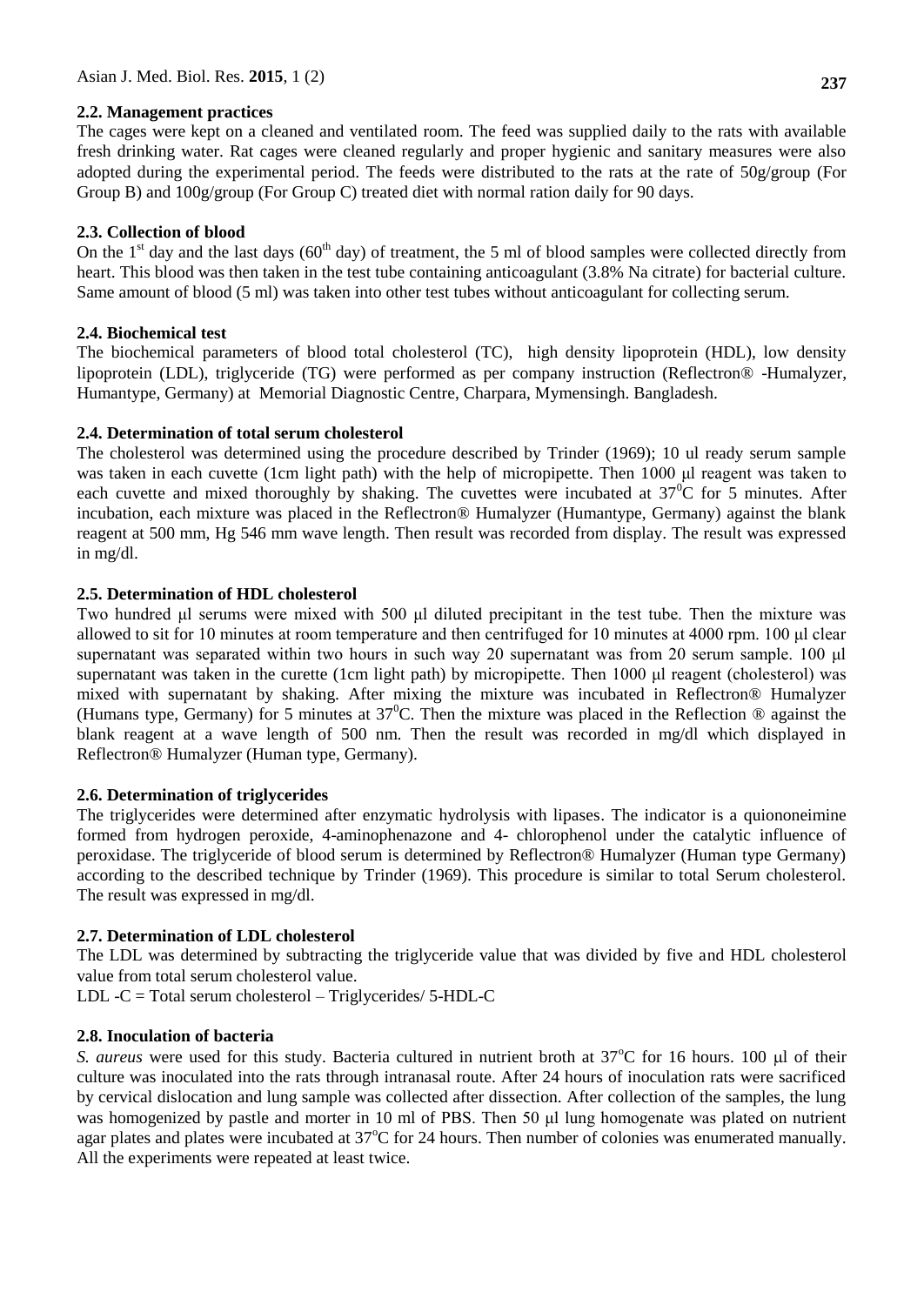# **2.9. Statistical analysis**

All data were expressed as the mean  $\pm$  SE, and differences among the groups of animals were compared using one-way ANOVA with Post-hoc Turkey's test. A P-value of <0.05 was considered statistically significant. Statistical analysis was performed using SPSS software Version 12 (SPSS Inc., Chicago, IL, USA).

### **3. Results and Discussion**

This study was performed to investigate the countering role of PUFA on blood biochemistry and bacterial infection in rat.

# **Table 1. Effects of groundnut on Total cholesterol (TC) (mg/d1) in rats.**

| Group | <b>Treatment</b>                             | $1st$ day         | $60th$ day        |
|-------|----------------------------------------------|-------------------|-------------------|
|       | Control                                      | $102.50 \pm 2.50$ | $147.50 \pm 2.50$ |
|       | Ground nut $(50g \text{ nut/day})$           | $115.00 \pm 5.00$ | $97.50 \pm 2.50$  |
|       | Ground nut $(100 \text{ g} \text{ nut/day})$ | $107.50 \pm 2.50$ | $92.50 \pm 2.50$  |

Values given above represent the Mean  $\pm$  Standard Error (SE) of 2 rats

\*=Significant at  $p<0.05$  \*\*= Significant at  $p<0.01$ 

# **Table 2. Effects of groundnut on high density lipoprotein (HDL) (mg/d1) in rats.**

| Group | Treatment                          | $1st$ day        | $60th$ day       |
|-------|------------------------------------|------------------|------------------|
|       | Control                            | $37.00 \pm 1.00$ | $41.00 \pm 1.00$ |
|       | Ground nut $(50g \text{ nut/day})$ | $41.00 \pm 3.00$ | $47.00 \pm 2.50$ |
|       | Ground nut (100 g nut/day          | $44.50 \pm 3.50$ | $51.00 \pm 1.00$ |

Values given above represent the Mean  $\pm$  Standard Error (SE) of 2 rats

\*=significant at P<0.05 \*\*=significant at P<0.01

# **Table 3. Effects of groundnut on low density lipoprotein (HDL) (mg/dl) in rats.**

| Group    | <b>Treatment</b>                             | $\mathbf{a}^{\rm st}$ day | $60^{\rm th}$<br>dav |
|----------|----------------------------------------------|---------------------------|----------------------|
| $\Gamma$ | Control                                      | $81.50 \pm 5.00$          | $88.50 \pm 1.50$     |
|          | Ground nut $(50g \text{ nut/day})$           | $79.50 \pm 0.50$          | $67.00 \pm 1.00$     |
|          | Ground nut $(100 \text{ g} \text{ nut/day})$ | $77.00 \pm 1.00$          | $61.00 \pm 1.00$     |

Values given above represent the Mean  $\pm$  Standard Error (SE) of 2 rats

\* =significant at P<0.05\*\* =significant at P<0.01

### **Table 4. Effects of groundnut on triglyceride (TG) (mg/dl) in rats.**

| Group | <b>Treatment</b>                             | $1st$ day        | $60^{\text{th}}$ day |
|-------|----------------------------------------------|------------------|----------------------|
|       | Control                                      | $77.00 \pm 1.00$ | $83.00 \pm 1.00$     |
|       | Ground nut $(50g \text{ nut/day})$           | $74.50 \pm 0.50$ | $75.00 \pm 1.00$     |
|       | Ground nut $(100 \text{ g} \text{ nut/day})$ | $71.00 \pm 1.00$ | $71.00 \pm 1.00$     |

Values given above represent the Mean  $\pm$  Standard Error (SE) of 2 rats

\* =significant at P<0.05\*\* =significant at P<0.01

### **Table 5. Effects of groundnut on bacterial colony in rats.**

| Group | <b>Pre and Post Treatment (CFU/lung)</b>      |                     |
|-------|-----------------------------------------------|---------------------|
|       | Control                                       | $65000.00 \pm 5.00$ |
|       | Ground nut (50gm nut/day)                     | $56600.00 \pm 1.00$ |
|       | Ground nut $(100 \text{ gm} \text{ nut/day})$ | $55000.00 + 5.00$   |

Values given above represent the Mean  $\pm$  Standard Error (SE)

\*=significant at P<0.05 \*\* =significant at P<0.01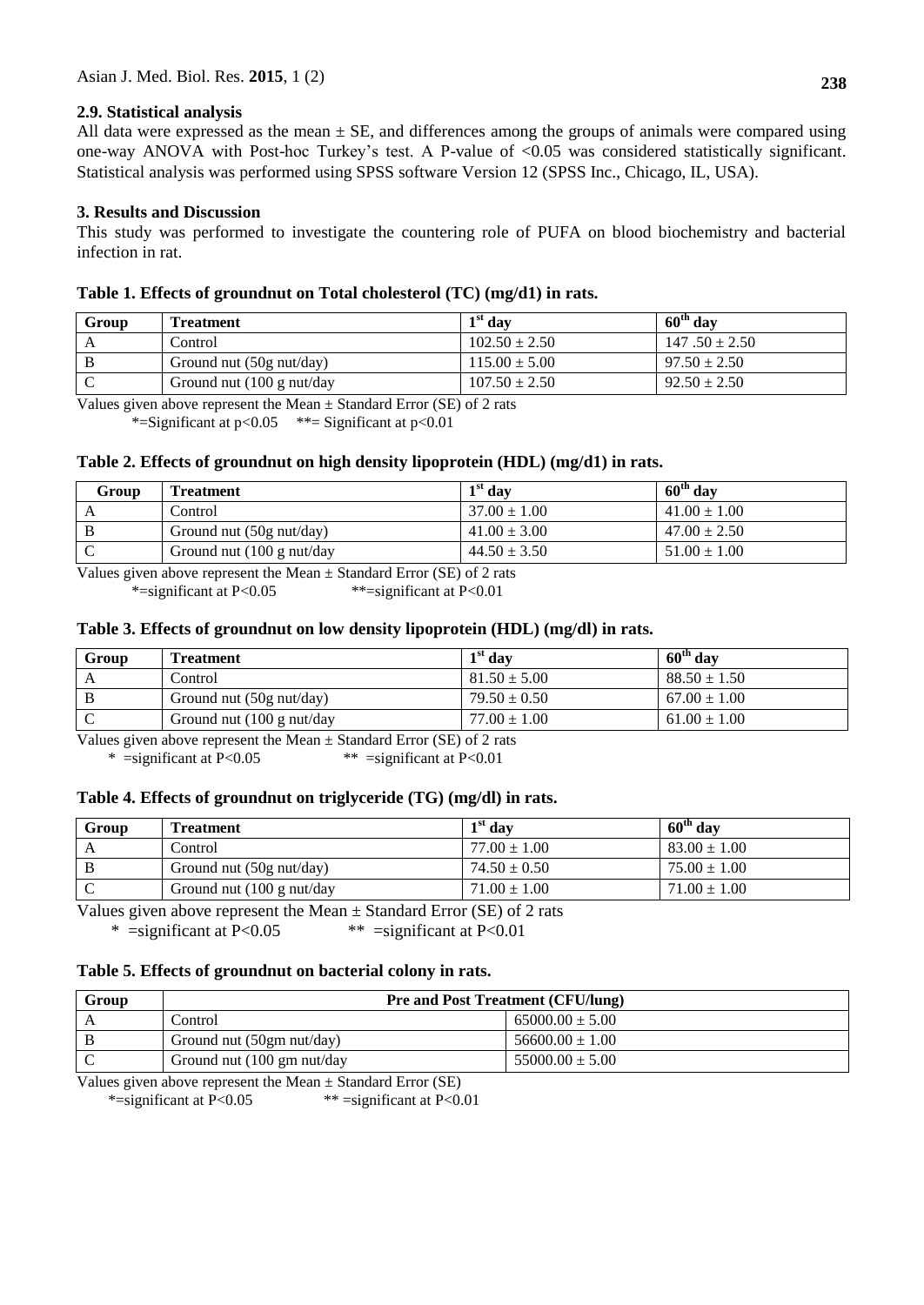#### **3.1. Total cholesterol in blood**

The effect of groundnut on total cholesterol in blood varied significantly in the treated groups (Table 1 and Figure 1). The group A (control) showed the highest total blood cholesterol (147 .50  $\pm$  2.50 mg/d1) where it increased significantly  $(P<0.01)$  compared to group B and C where it decreased significantly  $(p<0.05)$ . In group B it was (97.50  $\pm$  2.50 mg/d1). The lowest value was recorded in group C i. e, (92.50  $\pm$  2.50 mg/d1). Where as many researchers demonstrated that saturated fatty acid increase total blood cholesterol and decrease HDL cholesterol in rats (Ascherio *et al.,* 1997; Stender *et al., 2003*). PUFA effectively reduce the cardiovascular events of patients with hypercholesterolemia (Levine *et al*., 1995; Shepherd *et al.,* 1995) and PUFA is also helpful to lower hyperlipidemia including total blood cholesterol in hypercholesterolemic rats of wister strain (Newall *et al*., 1996; Gujaral *et al.*, 1978; Bhandari *et al*., 2005).



**Figure 1. Effects of groundnut on Total cholesterol (TC) (mg/d1) in rats.**

#### **3.2. High density lipoprotein (HDL)**

The effect of the different treatment groups on blood HDL of rats were varied significantly (Table 2 and Figure 2). The HDL values also showed the significant fluctuation over control. The treatment with ground nut in group A showed a significant decrease ( $p<0.05$ ) on blood HDL level (41.00  $\pm$  1.00 mg/d1). The values were increased in group B and C. In group B the value of HDL was found in group C i. e (51.00  $\pm$  1.00 mg/d1) and significantly increase  $(p<0.01)$ . The result of HDL revealed that the application of groundnut significantly increased the value of HDL in blood of rats where as in case of untreated group a significant decrease on blood HDL level. A significant increased of HDL cholesterol was observed in the rats given 100g of nut/day/group. These results are in agreement with the study of *Gotto and Brinton (2004),* who found that intake of PUFA diet significantly increased the plasma lipid profile including HDL cholesterol and decreased LDL cholesterol as well. La Rosa *et al.* (2004) revealed that the consumption of PUFA raises HDL and reduces LDL a powerful counter of the risk of CHD.

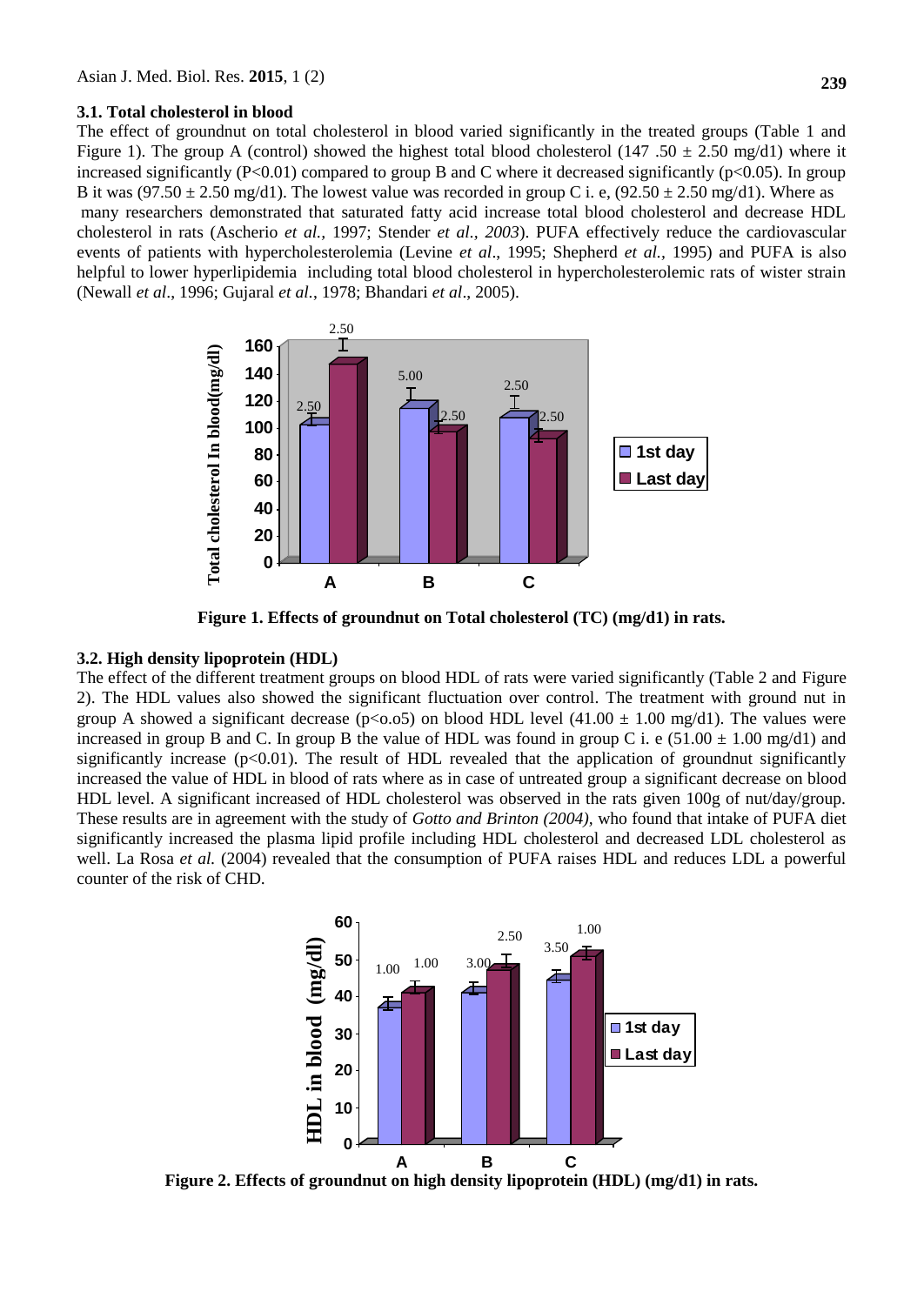#### **3.3. Low density lipoprotein (LDL)**

Impacts of different treated group of LDL presented in the Table 3 and Fig 3 was statistically significant at 5% level of probability. Most of the treated group showed fluctuation over control. The highest LDL was found in the group A (88.50  $\pm$  1.50mg/dl) which was significantly increased (P<0.01). The values were decreased significantly (p<0.05) in group B and C. In group B the value is (67.00  $\pm$  1.00 mg/dl). The lowest value was recorded in group C *i. e* (61.00  $\pm$  1.00 mg/d1). A significant augmentation in levels of LDL cholesterol was found in the rats given normal nation. The reduced level of LDL in rats fed with groundnut might occur due to the counter action of PUFA that inhibits the accumulation of fat in the liver which resulted in an reducing number of acetyl co-A in liver cells to produce cholesterol (Guyton 1991). In the present study, the post treatment of rats with PUFA caused reduction in the levels of LDL cholesterol. This result in the consistent with the study of Unger (2003), Who found that dietary feeding of PUFA has hypocholes terolemic effects in rats. Several lines of evidence stated that the hypocholesterolemic effect of ground nut could have possibly resulted from the inhibition of cellular cholesterol biosynthesis after the consumption of the ground nut extract (Fuhrman *et al.,* 2000). Furthermore, the reduction of cellular cholesterol biosynthesis is associated with increased activity of the LDL receptor, which in turn leads to enhance removal of LDL from plasma, resulting in reduced plasma cholesterol concentration (Ness *et al.,* 1996).



**Figure 3. Effects of groundnut on low density lipoprotein (HDL) (mg/dl) in rats.**

#### **3.4. Triglyceride (TG) in blood**

Different treatments regimen caused significant and non-significant alterations in blood TG level (Table 4 and Fig. 4). Most of the treatment group showed significant difference over control. The group A produced the highest level of TG (83.00  $\pm$  1.00 mg/dl) and significantly increased (P<0.01). The values were reduced significantly (p<0.05) on group B and C. In group B the value was (75.00  $\pm$  1.00 mg/d1). The lowest value was found in group c i. e (71.00 ± 1.00 mg/d1). Such findings are in agreement with the study of Rinaldo *et al.,* (2002) who reported that PUFA reduces blood cholesterol and triglyceride. The result revealed that, the treatment of PUFA decreased the TG in blood of rats significantly. Haemmerle *et al.* (2003) demonstrated that PUFA, show one of the most potent action against total cholesterol, LDL and triglyceride.

#### **3.5. Confirmation of** *S. aureus*

Next I tested whether the organism in the lung homogenate was *S. aureus* or not. The colonies those were grown from lung homogenate culture in nutrient agar media were subjected for Gram's staining. In Gram's staining the organisms were found spherical, cluster forming and violet colour indicating the characteristics of *S. aureus*.

#### **3.6. Bacteriological study**

To assess the ability of 50 gm and 100 gm groundnut feeding raised immunity to eliminate *S. aureus* infection, the number of viable bacteria in lung homogenate was examined after intranasal challenge with *S. aureus*. Feeding of 50 gm and 100 gm ground nut resulted in a significantly reduced number of bacteria in the lung compared with control feeding rats (Figure 5).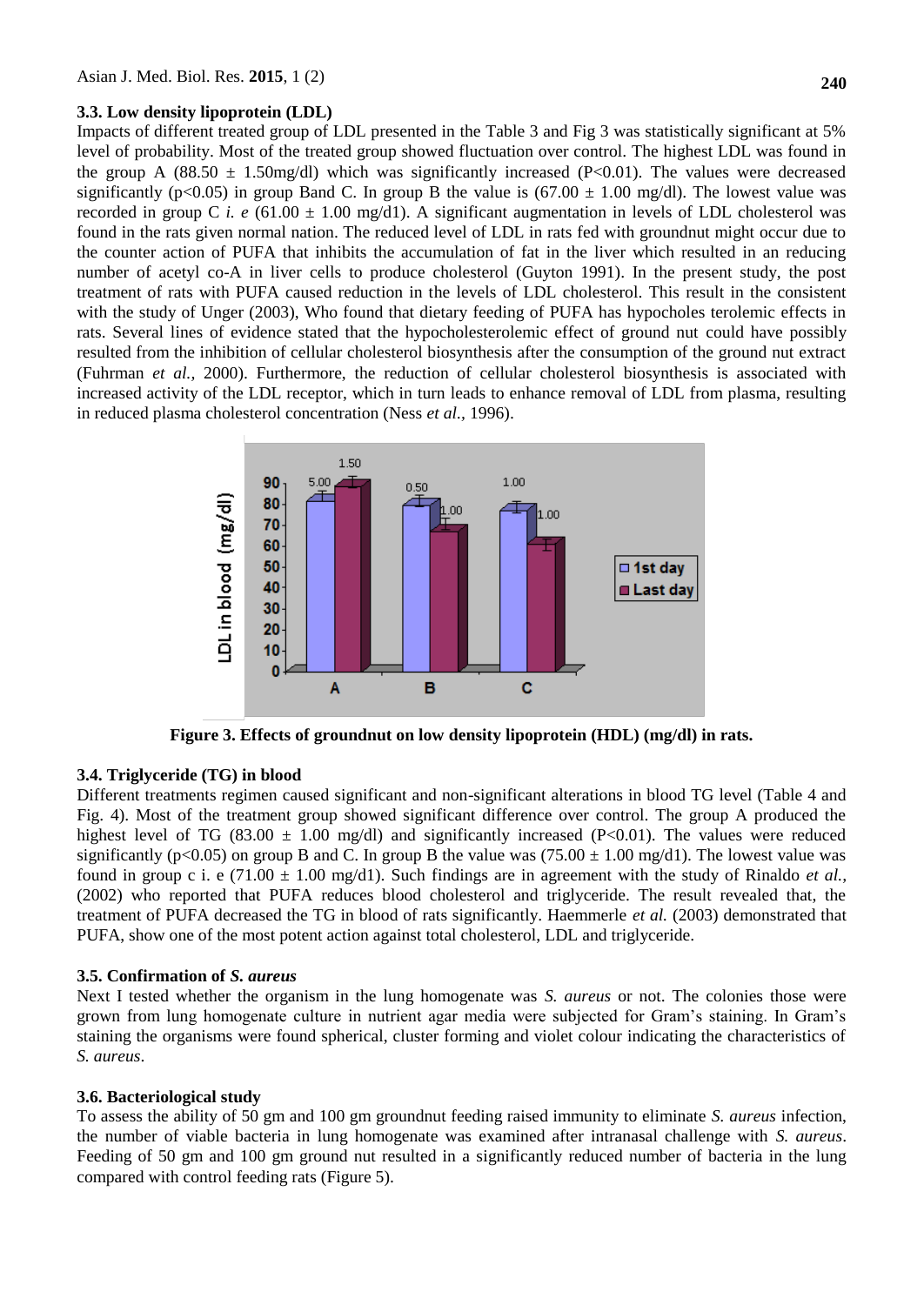Feeding of 50gm ground nut per day in rats raised moderate level of immunity resulting in the decreased number of bacteria in the lung when compared with control group (*P*<0.05, Figure 5). Feeding of 100g nut per day raised sufficient level of immunity resulting significantly reduced number of bacteria in the lung when compared with control. Similar findings were also observed by Osterud *et al.,* (2003) and Spriet *et al,.* (2003). they stated that PUFA has the immunomodulatory effect against bacterial infection and also showed that decreased bacterial load in PUFA feeding animals.



**Figure 4. Effects of groundnut on triglyceride (TG) (mg/dl) in rats.**



**Figure 5. Effects of groundnut on bacterial clearance in rats. Rats were given 50gm or 100gm ground nut or normal feed per day for a period of 90 days.** *S. aureus* **was given intranasally both in control and treatment groups as described in materials and methods. After 24 hours of inoculation lungs were collected, homogenized and cultured for CFU of bacteria. The figure shows the Mean ± SE (n=3 rats/group) \*** *P***<0.05 by ANOVA test.** 

### **4. Conclusions**

The study was performed to investigate the role of ground nut as source of PUFA on blood lipid profile and bacterial infection in rat under different conditions for a period of 60 days. A total of 15, 4 months of age Long Evans rats (250-300 gm) were randomly assigned into three treatment groups, namely: Group A, normal control; Group B, treated with 50 gm ground nut/group; Group C, treated with 100 gm ground nut/group in addition to normal ration. Among all the treated groups, the rats of group C exhibited the lowest TC value, TG and LDL and reduced blood cholesterol significantly than (control group A) followed by group B. In bacteriological examinations, it was found that the number of bacterial colony lowest in group C in comparison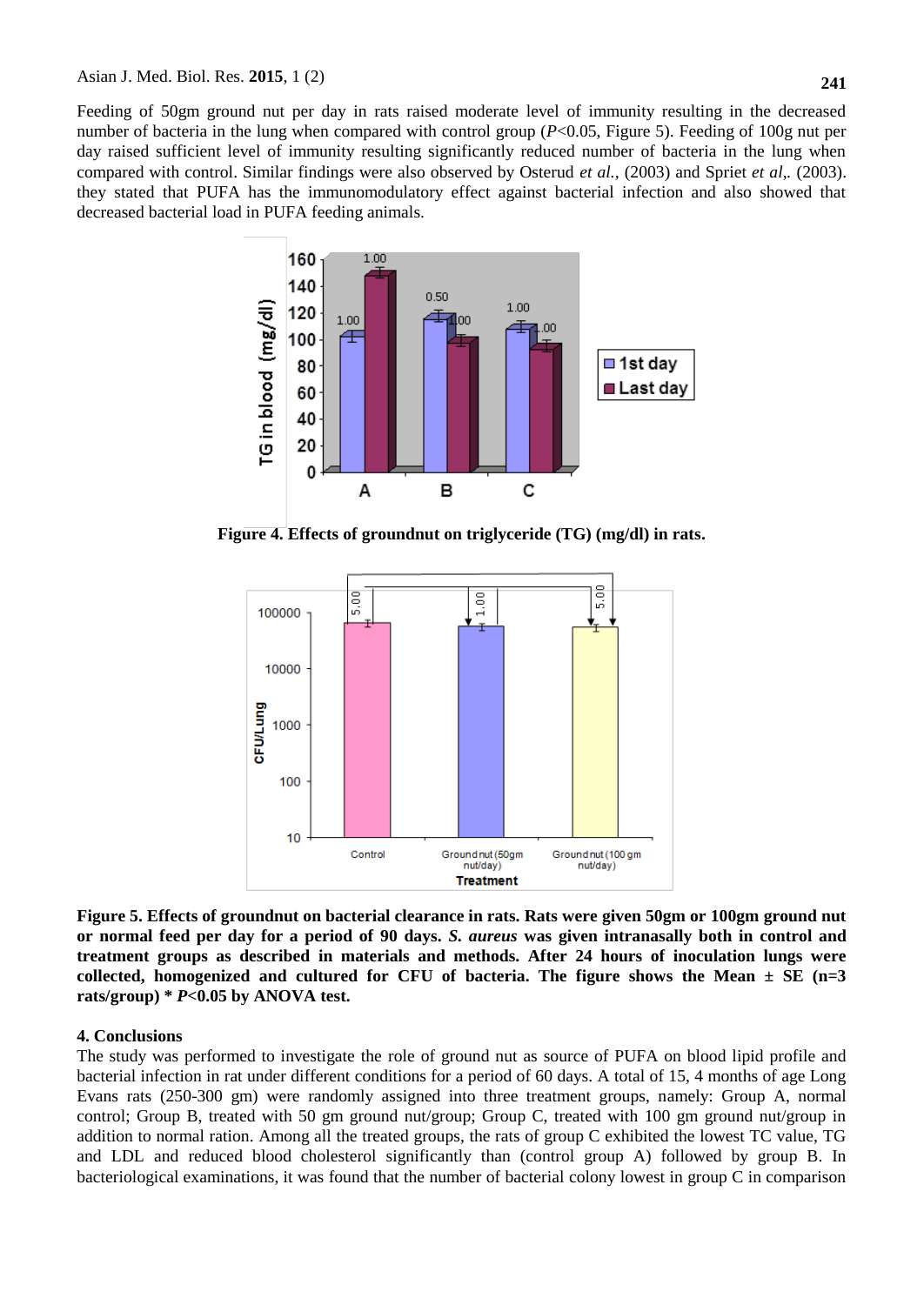with the group of A and B. From the present experiment, it can be assumed that PUFA has significant effect on blood lipid profile and against bacterial infection.

#### **Conflict of interest**

None to declare.

#### **References**

Ascherio A and WC willleet, 1997. Health effects of trans fatty acids. Ameri. J. clin. Nutri., 66: 1006-1010.

- Bhandari U, R Kanojia and KK Pillai, 2005. Effect of ethanolic extract of Zingiber officinale on dyslipidaemia in diabetic rats. J. Ethnopharmac., 97: 227-230.
- Brown AS, ARG Bakker L Yellen, RW Henley, R Guthrie, CF Fampbell, and BM Black, 1998. Treating patients with documented atherosclerosis to National Cholesterol Education Program-recommended low density lipoprotein cholesterol goals with atrovastatin, fluvastatin, lovastatin and simvastatin. J. Molicular Cell and Cardiology, 32: 665-692.
- Calder PC, 1998. Dietary fatty acids and lymphocyte functions. proceedings of the Nutrition Society. 57: 487- 502.
- Freeman BA; 1995. Burrows Testbook of Microbiology. WB Saunders company Tokyo. Twenty-Second edition PP. 371-385.
- Fuhrman B, M Roseblat, T Hayek, R Coleman and A Aviram, 2000. Ginzer extract consumption reduces plasma cholesterol, inhibits LDL oxidation and attenuates development of atherosclrosis in atherosclerotic, apolipoprotein E-deficient mice. Journal of Nutrition, 130: 1124-1131.
- Grundy SM, JI Cleeman, CNB Merz, HB Brewer, LT Clark, DB Hunninghake, and NJ Stone, 2004. Implications of recent clinical trials for the national cholesterol education program adult treatment panel III guidelines. Journal of the American College of Cardiology, 44:720-732.
- Gujral, S, H Bhumra, and M Swaroop, 1978. Effect of ginger (Zingebar officinate Roscoe) Oleoresin on serum and hepatic cholesterol levels in cholesterol fed rats. *Nutrition Reports International (USA)*.
- Guyton AC, 1991. Basic neuro Science: anatomy and physiology  $2<sup>nd</sup>$  ed. WB Saunders. Phiadelphia, PA Tauhidul IM; 2007. The role of dietary fatty acids on immune system and resistance to gastrointestinal parasites in goat. M.Sc. thesis. Faculty of Veterinary Science, BAU. Mymensingh.
- Haemmerle G, R Zimmermann, R Zechner, 2003. Letting lipids go: hormone-Sensitive lipase, Curr Opin Lipido. ,14:289-297.
- Hilgemann DW, 2003. Gatting ready for the decade of the lipids. Annual Review of Physiology, 65: 697-700.
- La Rosa JC and AM Gotto, 2004. Past, Present and future standards for management of dyslipidemia. American Journal of Medicine, 116: 3-8.
- Levine GN, JF Keaney and JA Vita, 1995. Cholesterol reduction in cardiovascular disease —clinical benefits and possible mechanisms. New England Journal of Medicine, 332: 512-521.
- Lichtenstein AH, LM Ausman, SM Jalbert and EJ Schaefer, 1999. Effects of different forms of dietary hydrogenated fats on serum liporotein cholesterol levels. New England Journal of Medicine, 340: 1933- 1940.
- Marinetti GV, 1990. Disorders of lipid metabolism. Springer Science & Business Media.
- Neess GC, Z Zhao and D Lopez, 1996. Inhibitors of Cholesterol biosynthesis increase hepatic low density lipoprotein receptor protein degradation. Archi. Biochem. Biophys., 325: 242-248.
- Newall CA , LA Anderson and JD Philpson, 1996. Herbal Medicine: A Guide for Health Care Professionals. London, UK: The Paharmaceuticial Press, PP. 135-137.
- Nolan CM and HN Beaty, 1996. *Staphylococcus auerus* bacteremia: Current clinical Patterns. American Journal of Medicine 60: 495-500.
- Osterud B and E Bjorklid, 2003. Role of PUFA in case of bacterial infcetion. Physiol. Rev., 83: 1069.
- Rahman MB, 1990. Prevalence of staphylococci of public health significance in some selected market foods and their environments. M.Sc. Thesis. Faculty of Veterinary Science, BAU, Mymensingh.
- Rinaldo P, D Matern, MJ Bennett, 2002. Fatty acid Oxidation disorders. Annu Rev Physiol., 64: 477-502.
- Shepherd J, SM Cobbe , I Ford, CG Isles , AR Lorimer, PW MeFarlane, JH Mckillop and C Packard, 1995. Prevention of coronary heart disease with pravastatin in men with hypercholesterolemia. New England Journal of Medicine, 333:1301-1307.